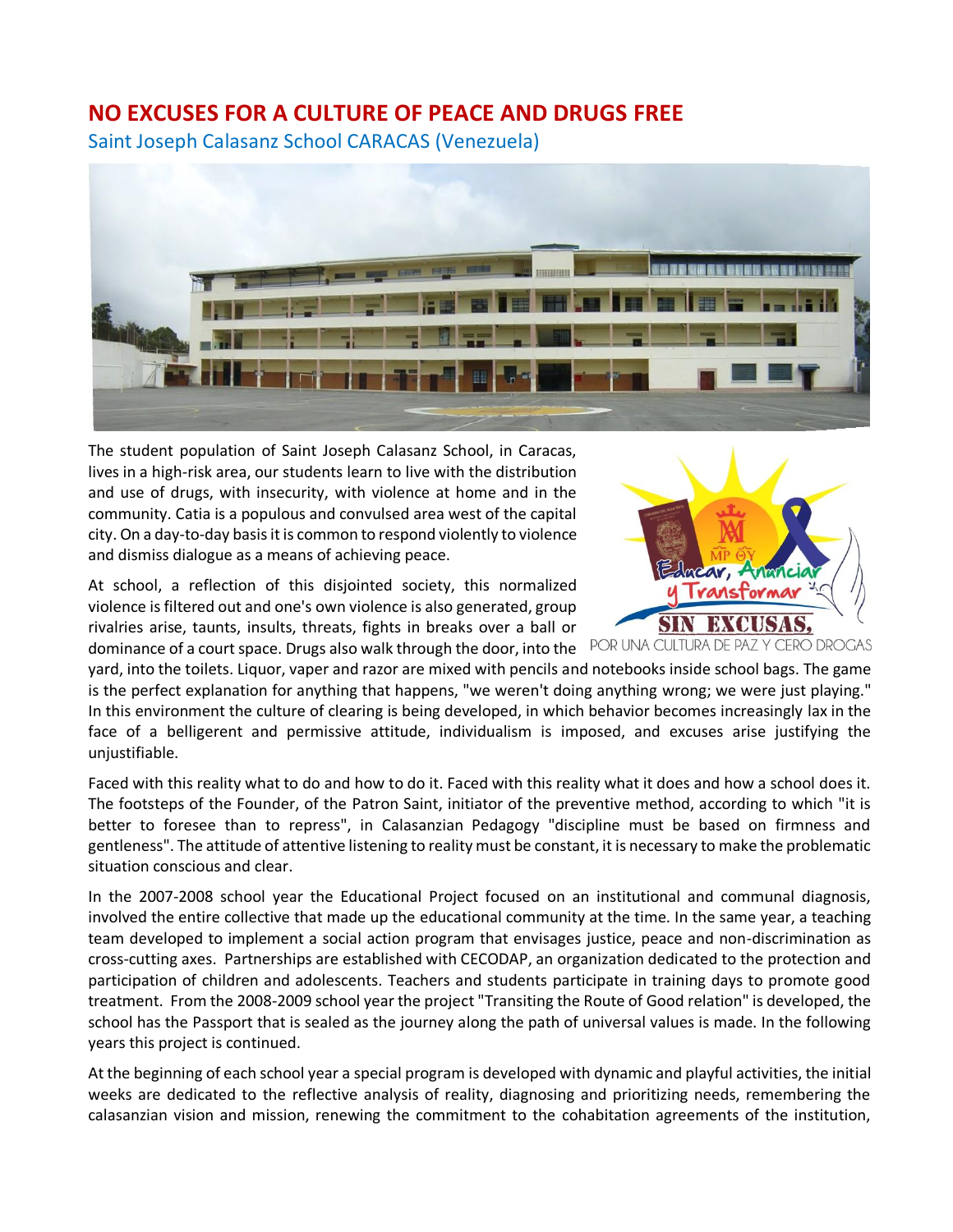building the coexistence agreements of each room, developing the manifest of rights and duties , formation of student councils and representative committees. Year after year the update of the Educational Project is the product of the participation of all staff, representatives and all students from the youngest to the elderly.

From the 2012-2013 school year, the alliance was established with *La Cátedra Libre Anti Drogas* (CLIAD) created and developed by Professor Hernan Matute in the Pedagogical of Caracas. For the first time the problem of drug use and distribution becomes visible, we focus on the solution, we transform the crisis into the best opportunity to improve. We made the declaration of our school as a territory free from the consumption and distribution of drugs, we declared our College as a Community of Good Relation, free of violence. From this year on, every first civic event in which the new school year officially begins, we imposed the blue ribbon, a symbol of our struggle for peace and zero drugs. In full, all together, students, staff and representatives say: "Yes to life, not drugs. Yes to Peace, not Violence." This day and every day we build the white flag with the blue ribbon next to the national flag.

The Educational Project is being updated and enriched while retaining the essentials and adding renewing elements. The Handbook of Cohabitation Agreements was revised and updated with the advice and accompaniment of the Support Network for Justice and Peace. He has participated in Diplomas for The Prevention of School Violence and Positive Discipline. We incorporate into the project the compass of shared values, dedicate the activities of each month to a value, create the decalogue of the calasanzian game / player, the older students integrate and share with the smallest students through academic and recreational activities. In learning projects from initial education to 5th Year of General Media, faith and culture are integrated, the cross-cutting axes are self-esteem, self-concept, self-care, environmental conservation, value education and good treatment.

Each school year we assume the motto of the Pious School adapting it to our context and complement it with our *leitmotiv*: "No Excuses, For a Culture of Peace and Drugs Free". The permanence of the motto, the iconography that complements it and the symbology allows the message to be transmitted year after year without altering its content, so that students, representatives and staff, not only know it, also manage to internalize and live it.

With this project we have learned to seek pedagogical solutions to conflicts, through teamwork and lifelong learning we keep all staff in tune, we manage to transform violent behavior and attitudes into peace behaviors, which are evident in respect for the environment, colleagues and all members of the educational community and neighboring the campus. While raising motivation, interest and academic performance. We have a collective interest in improvement in acting, for positive social relations and for training in values. It is important to educate meaningfully for personal and social change, fostering the learning of solidarity through strategies that generate meaningful experiences of service.



**Marirrosa Carrera Rivas Directora Colegio San José de Calasanz Caracas**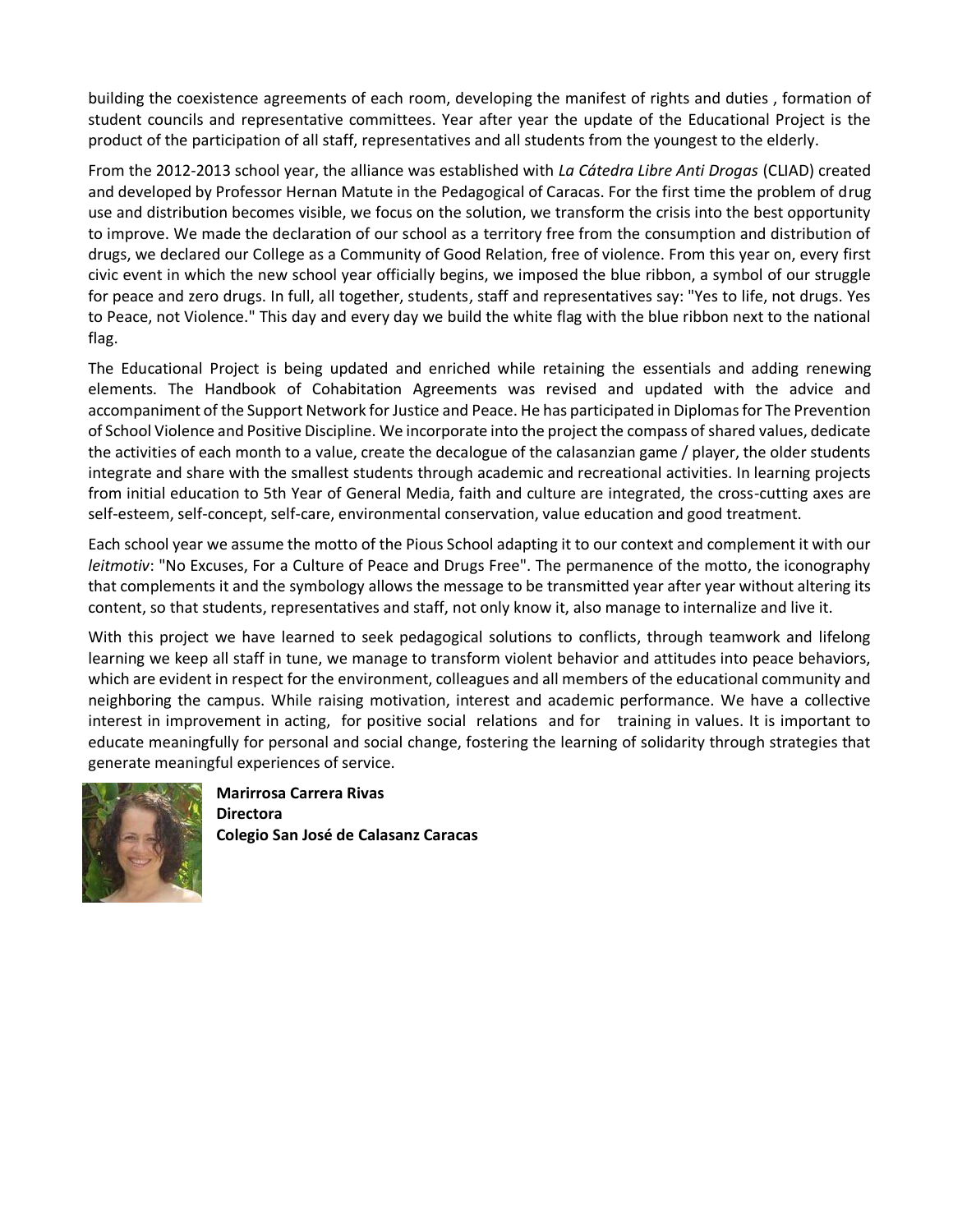## **Testimonies**



**Eri Reis, 5th Year Student**: "I have always seen school conflicts take place with intermediaries present who ensure effective communication between the two parties seeking at all times to solve problems from respect and reason, therefore from this example most students are able to solve the problems between them in the best way. I arrived at school just the year when this culture of peace and zero drugs was implemented. That is why I grew up seeing both symbols (blue ribbon and flag) daily and I strongly link it, for me it means a free environment where expressing myself without fear, where being yourself is not a conflict if not a source of joy, a harmonious environment where you do not have to fear; for me it means a home. I believe that the presence has a very harmonious atmosphere, the fact that regardless of your age or time there makes you feel as a family is in my opinion its greatest strength. Always seek to help and be agents of change from a single unit. I find no weaknesses in school coexistence; I sincerely believe that the presence in general provides a very welcoming atmosphere. "

**Maria Fernanda, 3rd Year Student:** "The school promotes a peaceful environment through talks, posters, social media posts and at the time of conflict, all staff are acted upon to calm such eventualities in the best way... The greatest strength is the union and collaboration of staff together with representatives to organize events that promote helping for people in need, whether they are institution staff, representatives, students and the community. "

**José Castelo, 4th Year Student: "**Teachers are here by vocation, they guide us from the heart to the good and have always taught us that drugs destroy. Teachers are always watching for us; Parents and Seminarians are always waiting to listen to us and help us if necessary. With the blue ribbon we remember that we are against drugs"

**Sebastian Regalado 7 years**: "The teacher tells us that we should not be violent and that we must respect our peers. He tells us in class and in the yard that we have to respect others. When friends fight, the teacher scolds them and tells them to sit down, then talks to them and tells them not to fight. The blue ribbon means peace, tranquility, respect, love, not drugs."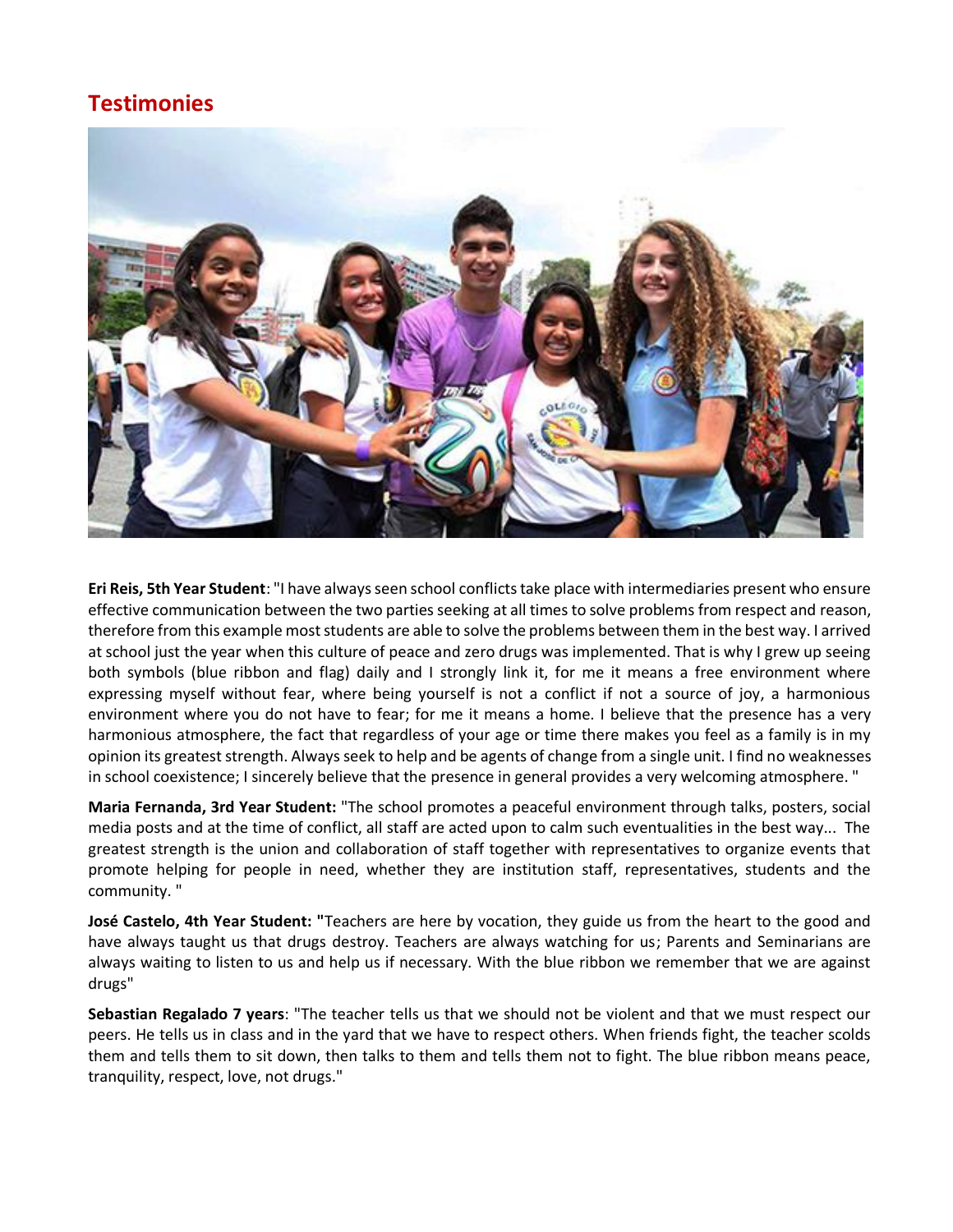**Manuel Lugo, 4th Year Student**: "The culture of peace is being enacted every day, indirectly. But it is true that teachers are always willing to help students beyond their entirely educational doubts, which is key to the fight against drug addiction. In the Piarist Presence of Caracas good treatment is promoted from students, who understand that being aggressive is not the solution. 3- From my first day in 3rd grade I began to see the message that the institution tries to send us to the students, We have the opportunity to decide for ourselves to fight addictions, as a symbol we have the white flag and the blue ribbon next to the slogan "a culture of peace and drugs free".. As a strength, I'm always surprised at how immersed the values are in our school culture. Teachers who arrive and leave the classrooms, but who still adhere to their principles the "calasanzian feeling". (Professor Zorel Irazábal should be noted) The commitment that managers maintain, who is taking the projects as themselves, leading them to good results: like Zulay, who extends his hands to the cultural center and the band. Katty, who manages Itaka and seeks to ensure that all necessary aspects are addressed, from her role as coordinator. Also, Professor Marirrosa, who in addition to directing, teaches and organizes all the activities required, finally the Calasanz movement kids, who educate and entertain young people from the faith."

**Profesor Julio Cesar Perez Perez:** "In our case, thank God and the educational dimension we apply (such a project) there is no evidence of any relationship (negative external influence) between the poor (no educational) outside and the day-to-day life of our school. Despite the geographical location of the school, a difficult social context, in all aspects, especially because of the different deficiencies, those that have always existed and the emerging ones, our student population does not project to the facilities or activities of our day to day the unfortunate social reality in which they and their families live every day. It is culture that upon entering school, violence problems... Socalled bad things... They stay out, almost like a projection of Calasanz's table full of daggers from the children of Rome. That's when balls, art, love, science and above all Piety and Letters do their job. The blue ribbon and the flag, in reality, is just a materialization of the new heart that each of us has, wants, accepts and above all makes known with that bond that we are one more of those who are willing to work for the common good. But that sign is already inside each person not only hanging from their clothes."

**Maestra Hilbelis Rodriguez:** "In our presence of Caracas without a doubt education is based on values where all the people who make up this great calasanzian family are treated equally, where there is empathy and respect for the other. Where the freedom, rights, equity and love of each of the people that make up this presence is demonstrated and that is how it leads to the construction of peace and drugs free. Conflicts are resolved through cooperation where non-violence is demonstrated by peace, respecting the views and rights of each person. Both the symbol of the blue ribbon and the Flag are icons of great importance already remind you of the commitment and responsibility that you acquire by having them. They are symbols that are part of an integrity that as a person you like to acquire and share with others to go all filling us with that commitment of protection towards nonknowledge and peace. One of the strengths highlighted in our presence is that there is a great staff with a human quality willing to help the others without asking for anything in return. It multiplies the message that we must live in peace and harmony and not be left alone in words but is put into practice. There are no weaknesses just opportunities for improvement and one of the opportunities for improvement is that we must continue to multiply our value building, peace and zero drugs to the community of representatives so that the work that is done in our presence and continues to be encouraged at home. "

**Representative, Suyin Sivira: "Teaching** not only subjects of academic pensum, they also teach her friendship, generosity, patience, solidarity and respect, not only to be good professionals, but to be people of good, to know how to differentiate the good from the bad, Professor Marirrosa always emphasizes that in El Colegio La Paz is built and drug use is rejected! They always promote good treatment, reinforce the attitudes and behavior not only of students, but also of school representatives and staff. Once my son fought with a partner and Coordinator Chael handled it in the best way, he solved the problem through dialogue, identifying the cause and solving the problem by being very objective, getting the boys to make peace! The blue ribbon is a sign of rejection of drug use, and the flag indicates that El Colegio is drug-free territory. Strengths: